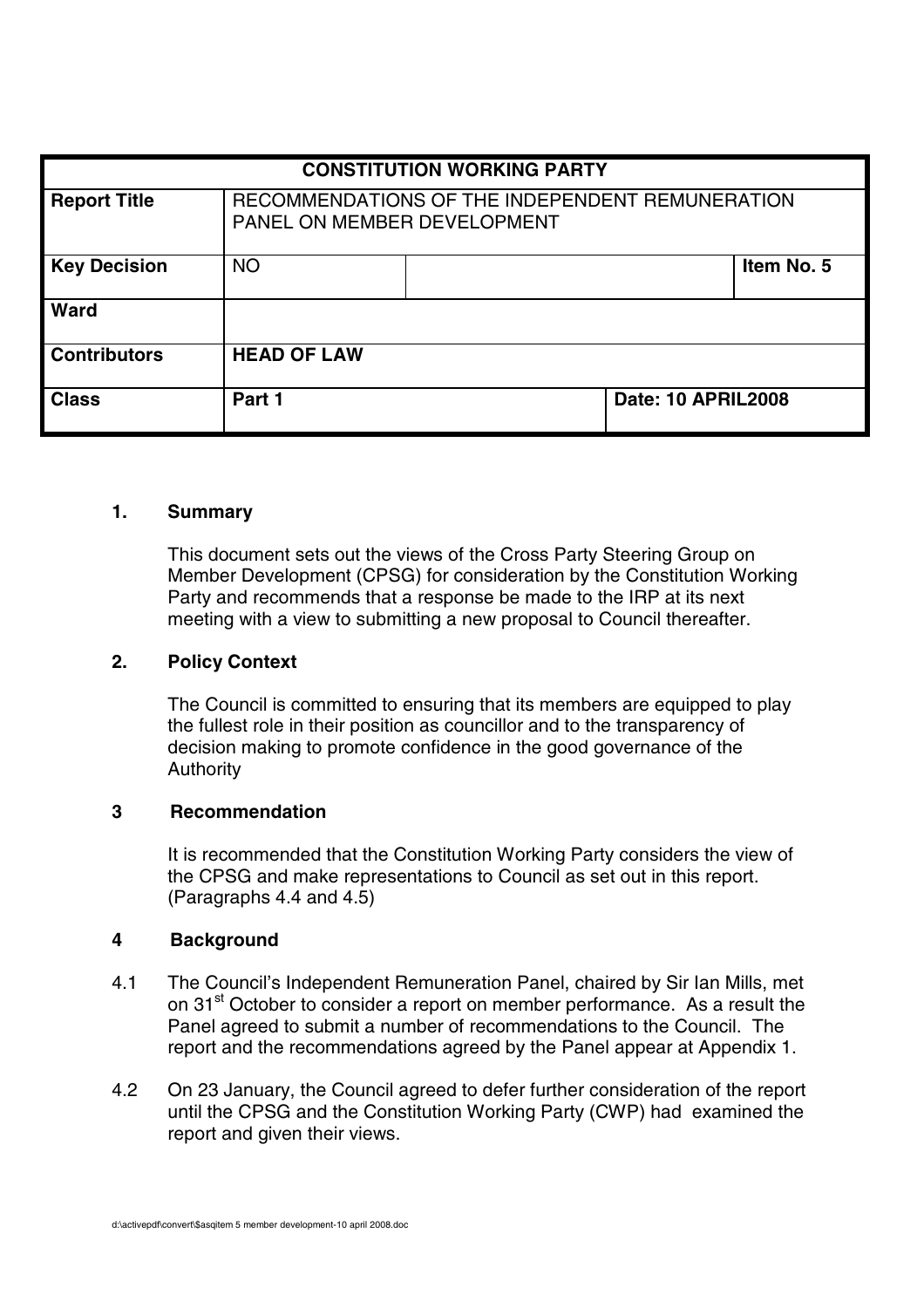- 4.3 On 11 February 2008, the CWP considered the IRP report and resolved that officer comments be sought on how accountability could be implemented and the report was referred to the Members Development Steering Group for their comments.
- 4.4 When it met on 1<sup>st</sup> April, the views of the CPSG were as follows:
	- a) The CPSG agree entirely with the principle that there should be an effective system of member development with personal development plans for all members drawn up by the members concerned with support from officers
	- b) The CPSG agree that there should be formal descriptors of members' roles and responsibilities and that the competencies required to fulfil those roles should be identified. It was acknowledged that these had been put in place in accordance with the accreditation under the London Member Development Charter and that these should be used. This accords with the IRP's recommendations that the proposed descriptors should be amended if necessary to be consistent with the London Member Development Charter.The CPSG welcomed the IRP's support in this respect .
	- c) In addition to the proposals of the IRP, it was noted that in association with the use of descriptors, competencies, and a personal development plan for members, that the Council intends to commission an independent organisation to pilot a 360 degree assessment of members with a view to them being able to identify strengths and areas for development.
	- d) The CPSG was also supportive of the continuation of Executive Question Time at Overview and Scrutiny meetings with a view to the Mayor and Cabinet giving account to them. The Group was of the view that efforts should be made to enhance this as a tool for the Mayor and Cabinet to give account, if possible. However, they did not support the routine submission of an annual report , fearing that this may become a formulaic exercise, thereby detracting to the efficacy of giving account.
	- e) There was support for the proposal that the Overview and Scrutiny bodies should report annually to Council on their activities throughout the year as proposed by the IRP.
- 4.5 All of the above comments accord with the recommendations of the IRP. However the CPSG did have some concerns about a few of the proposals of the IRP, which it does not believe would be appropriate or practical for the Council to adopt. They are as follows:-
- (a) The proposal for each member to prepare a single sheet resume of their activity during a year was felt not to be practical. There were concerns raised that it would not be possible for this to be an objective summary, if drafted by the individual member concerned and may not be fit for purpose. Members

d:\activepdf\convert\\$asqitem 5 member development-10 april 2008.doc